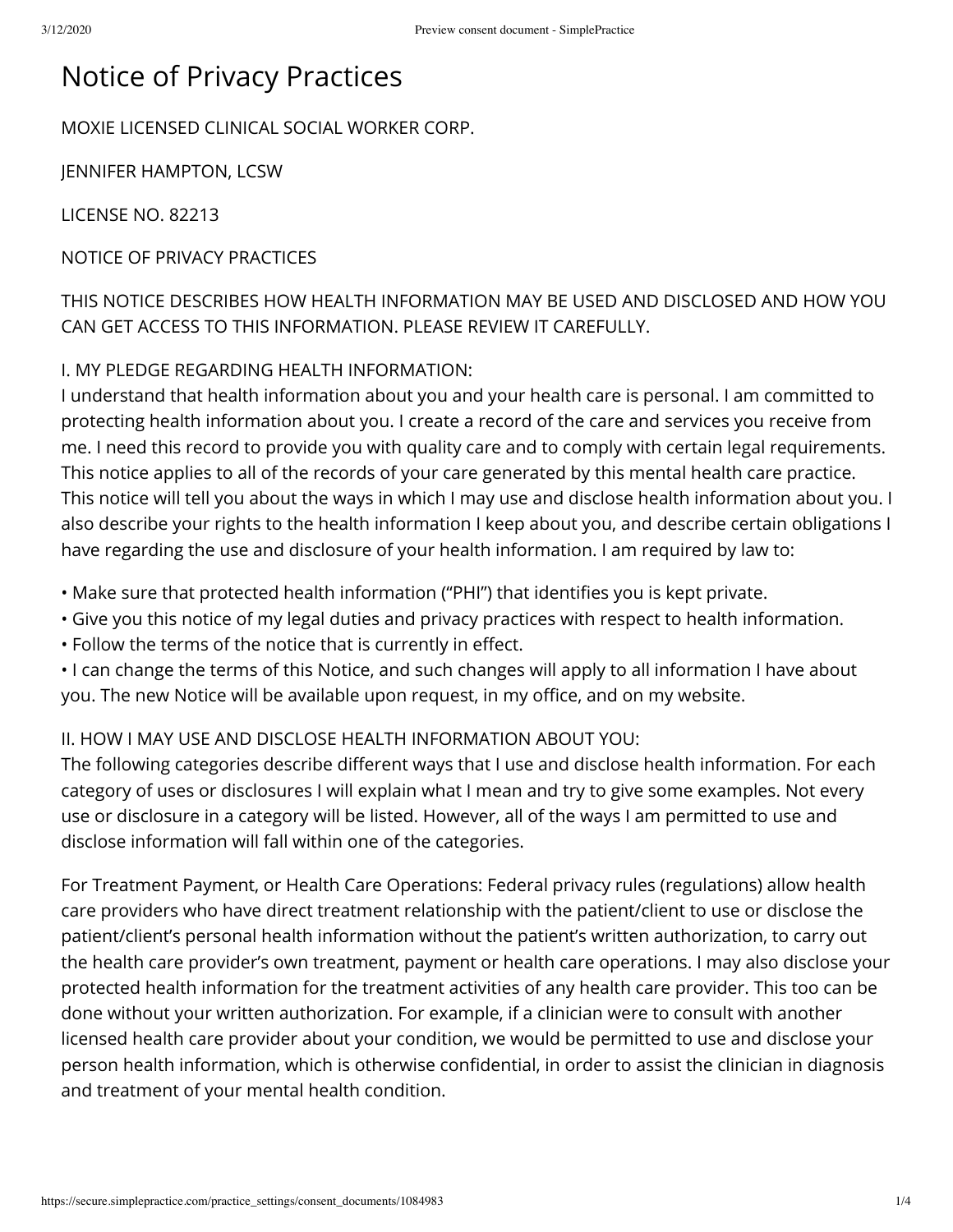Disclosures for treatment purposes are not limited to the minimum necessary standard. Because therapists and other health care providers need access to the full record and/or full and complete information in order to provide quality care. The word "treatment" includes, among other things, the coordination and management of health care providers with a third party, consultations between health care providers and referrals of a patient for health care from one health care provider to another.

Lawsuits and Disputes: If you are involved in a lawsuit, I may disclose health information in response to a court or administrative order. I may also disclose health information about your child in response to a subpoena, discovery request, or other lawful process by someone else involved in the dispute, but only if efforts have been made to tell you about the request or to obtain an order protecting the information requested.

## III. CERTAIN USES AND DISCLOSURES REQUIRE YOUR AUTHORIZATION:

- 1. Psychotherapy Notes. I do keep "psychotherapy notes" as that term is defined in 45 CFR § 164.501, and any use or disclosure of such notes requires your Authorization unless the use or disclosure is:
	- a. For my use in treating you.

b. For my use in training or supervising mental health practitioners to help them improve their skills in group, joint, family, or individual counseling or therapy.

c. For my use in defending myself in legal proceedings instituted by you.

d. For use by the Secretary of Health and Human Services to investigate my compliance with HIPAA.

e. Required by law and the use or disclosure is limited to the requirements of such law.

f. Required by law for certain health oversight activities pertaining to the originator of the psychotherapy notes.

- g. Required by a coroner who is performing duties authorized by law.
- h. Required to help avert a serious threat to the health and safety of others.
- 2. Marketing Purposes. As a psychotherapist, I will not use or disclose your PHI for marketing purposes.
- 3. Sale of PHI. As a psychotherapist, I will not sell your PHI in the regular course of my business.

IV. CERTAIN USES AND DISCLOSURES DO NOT REQUIRE YOUR AUTHORIZATION. Subject to certain limitations in the law, I can use and disclose your PHI without your Authorization for the following reasons:

- 1. When disclosure is required by state or federal law, and the use or disclosure complies with and is limited to the relevant requirements of such law.
- 2. For public health activities, including reporting suspected child, elder, or dependent adult abuse, or preventing or reducing a serious threat to anyone's health or safety.
- 3. For health oversight activities, including audits and investigations.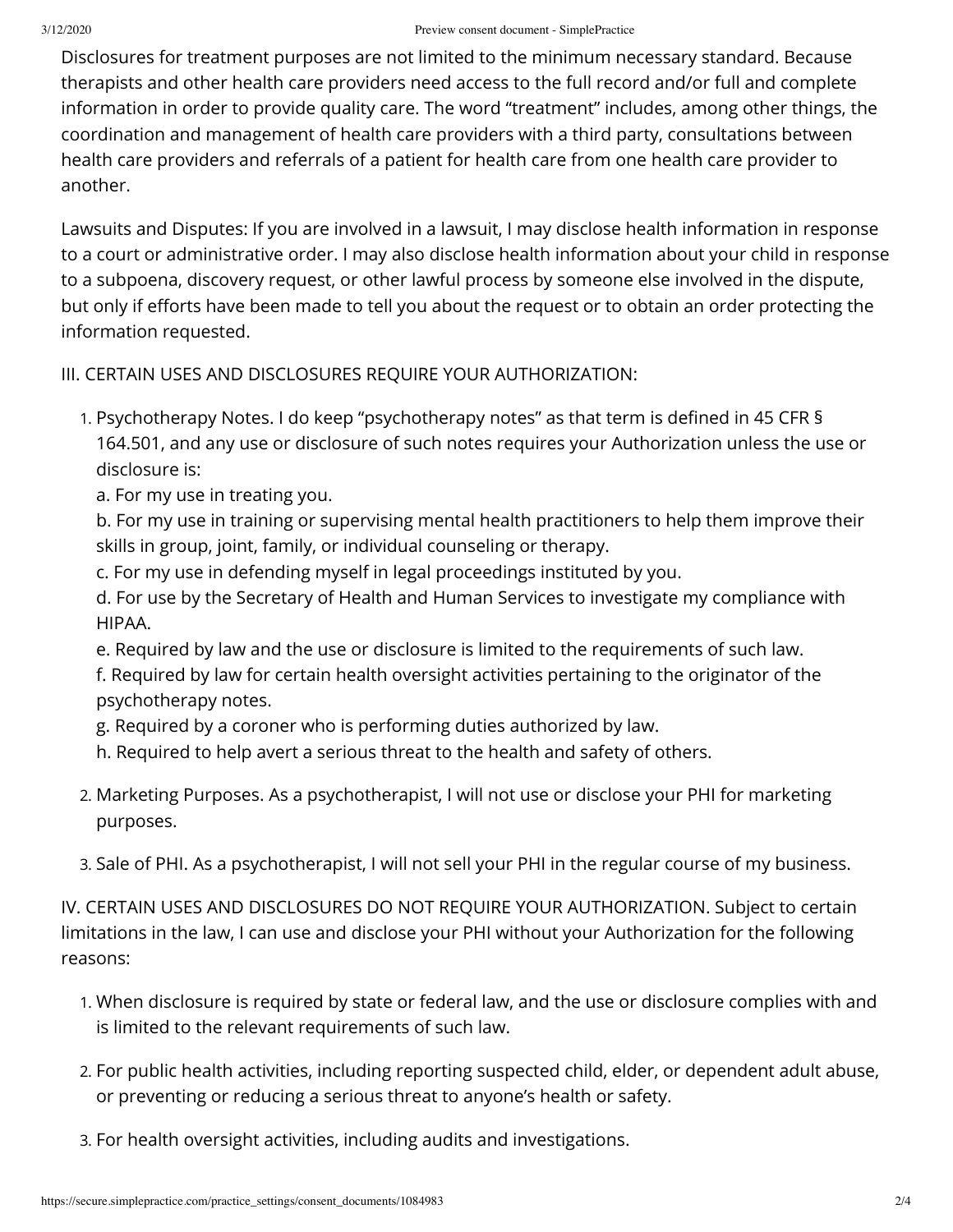- 4. For judicial and administrative proceedings, including responding to a court or administrative order, although my preference is to obtain an Authorization from you before doing so.
- 5. For law enforcement purposes, including reporting crimes occurring on my premises.
- 6. To coroners or medical examiners, when such individuals are performing duties authorized by law.
- 7. For research purposes, including studying and comparing the mental health of patients who received one form of therapy versus those who received another form of therapy for the same condition.
- 8. Specialized government functions, including, ensuring the proper execution of military missions; protecting the President of the United States; conducting intelligence or counter-intelligence operations; or, helping to ensure the safety of those working within or housed in correctional institutions.
- 9. For workers' compensation purposes. Although my preference is to obtain an Authorization from you, I may provide your PHI in order to comply with workers' compensation laws.
- 10. Appointment reminders and health related benefits or services. I may use and disclose your PHI to contact you to remind you that you have an appointment with me. I may also use and disclose your PHI to tell you about treatment alternatives, or other health care services or benefits that I offer.
- V. CERTAIN USES AND DISCLOSURES REQUIRE YOU TO HAVE THE OPPORTUNITY TO OBJECT.
	- 1. Disclosures to family, friends, or others. I may provide your PHI to a family member, friend, or other person that you indicate is involved in your care or the payment for your health care, unless you object in whole or in part. The opportunity to consent may be obtained retroactively in emergency situations.
- VI. YOU HAVE THE FOLLOWING RIGHTS WITH RESPECT TO YOUR PHI:
	- 1. The Right to Request Limits on Uses and Disclosures of Your PHI. You have the right to ask me not to use or disclose certain PHI for treatment, payment, or health care operations purposes. I am not required to agree to your request, and I may say "no" if I believe it would affect your health care.
	- 2. The Right to Request Restrictions for Out-of-Pocket Expenses Paid for In Full. You have the right to request restrictions on disclosures of your PHI to health plans for payment or health care operations purposes if the PHI pertains solely to a health care item or a health care service that you have paid for out-of-pocket in full.
	- 3. The Right to Choose How I Send PHI to You. You have the right to ask me to contact you in a specific way (for example, home or office phone) or to send mail to a different address, and I will agree to all reasonable requests.